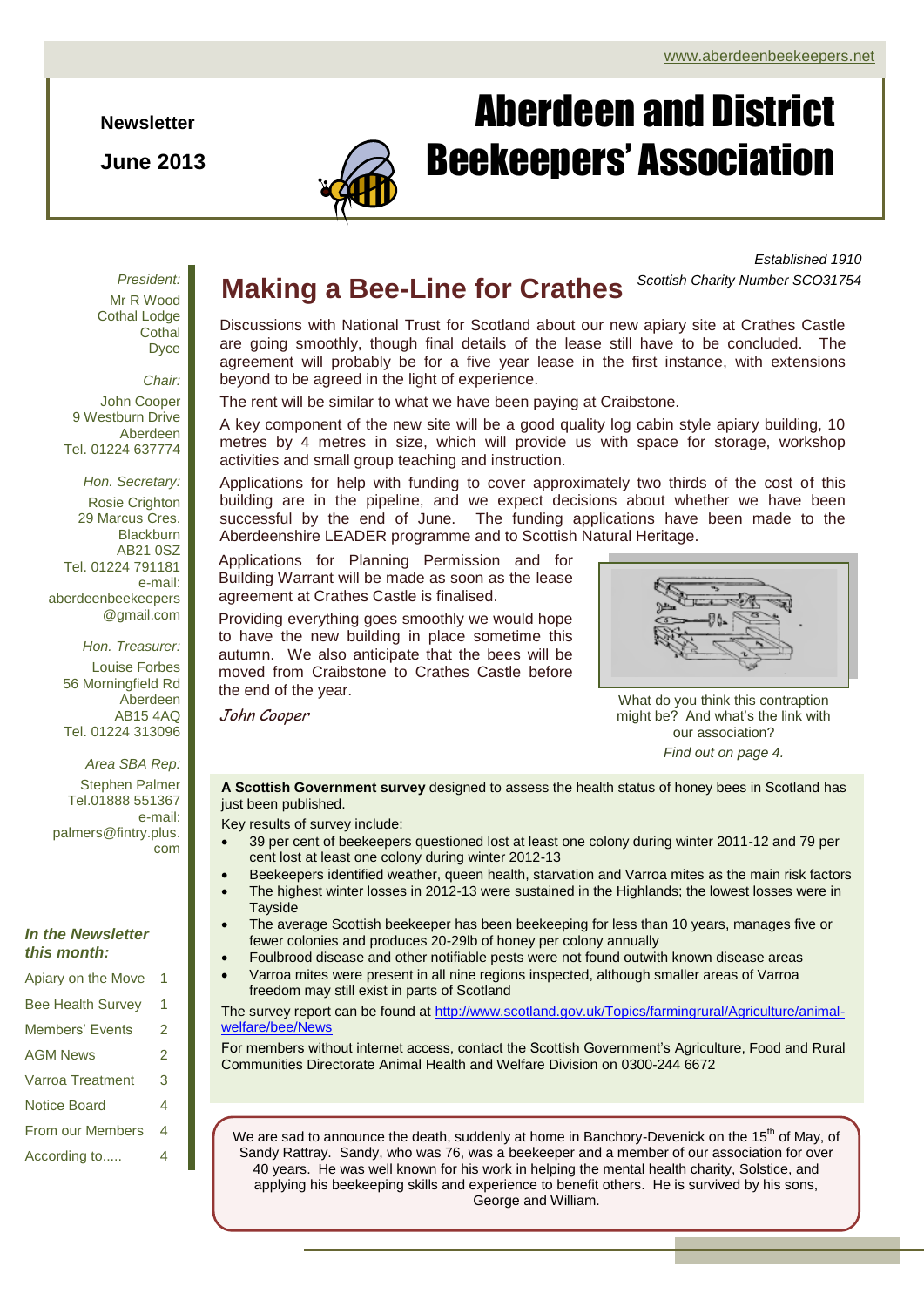### Page 2 of 4 **ADBKA** Newsletter

Members' Events Members' Events



## AGM News

#### **Subscriptions**

One important decision made at the AGM last month was to increase the annual subscription, with effect from January 2014, from £15 to £20 for full single membership, and from £20 to £25 for joint family membership.

This decision was made in the light of the fine balance between  $\frac{1}{2}$  annual income and annual  $\frac{1}{2}$  annual expenditure. A fall in membership has reduced income, and a rise in costs generally is constantly pushing up expenditure.

We still feel that members get a good deal, given all the events and services that membership of ADBKA brings.

Congratulations to members Rosie Crighton, David Morland, Kitta Potgieter, Emma Chapman, Hugh Donohoe, Kirsty Sutherland and Graham Torrie, all of whom have recently passed SBA beekeeping examinations.

Those present at the AGM were presented with their certificates by ADBKA Chair, John cooper.

#### **ADBKA Committee for 2013 –14**

At the AGM on 25th May, only one change was made to the committee for the next 12 months.

Sandy Gordon resigned, and Hugh Donahoe was elected.

indebted to him for all his contributions. Sandy, ably supported by Lillian, Sandy has served on the committee on and off for many years and we are will continue to provide ADBKA with the range of invaluable services at Danestone Market Garden, which for many years has served as a crucial hub for Association activities. The Association gets these services at a bargain basement cost, and Sandy's vast wealth of beekeeping knowledge and experience gets thrown in for free to all who call in there. Thank you, Sandy.

We extend a warm welcome to our new committee member, Hugh Donahoe, who is a highly qualified and experienced beekeeper. Hugh is a qualified Honey Judge, and his knowledge across the board will be a grand addition to the work of the committee.

#### The full committee is:

Chair: John Cooper (Aberdeen 01224 637774) Vice-Chair: Andy Sutherland (Pitcaple 01467 681778) Secretary: Rosie Crighton (Blackburn 01224 791181) Treasurer: Louise Forbes (Aberdeen 01224 313096) James Beattie (Kintore 01467 632770) Barbara Cruden (Dyce 01224 770001) Hugh Donahoe (Banchory 01330 823502) Ian Douglas (Dunecht 01330 860221) Paul Falconer (Oldmeldrum 01467 671463) David Findlater (Blackburn 01224 791181) Alec Innes (Peterculter 01224 732765) Witek Mojsiewicz (Cothal 01224 722302) Stephen Palmer (Turriff 01888 551367) Innes Simpson (Inverurie 01467 670265) Fred Simpson (Inverurie 01467 620804) Graham Stables (Potterton 01358 743348) Gordon Stephen (Oldmeldrum 01651 873846) Kirsty Sutherland (Aberdeen 01467 626248) Jim Thomson (Dunecht 01330 860208) Co-opted member: Graham Torrie - Newsletter Editor (Torphins 013398 82038)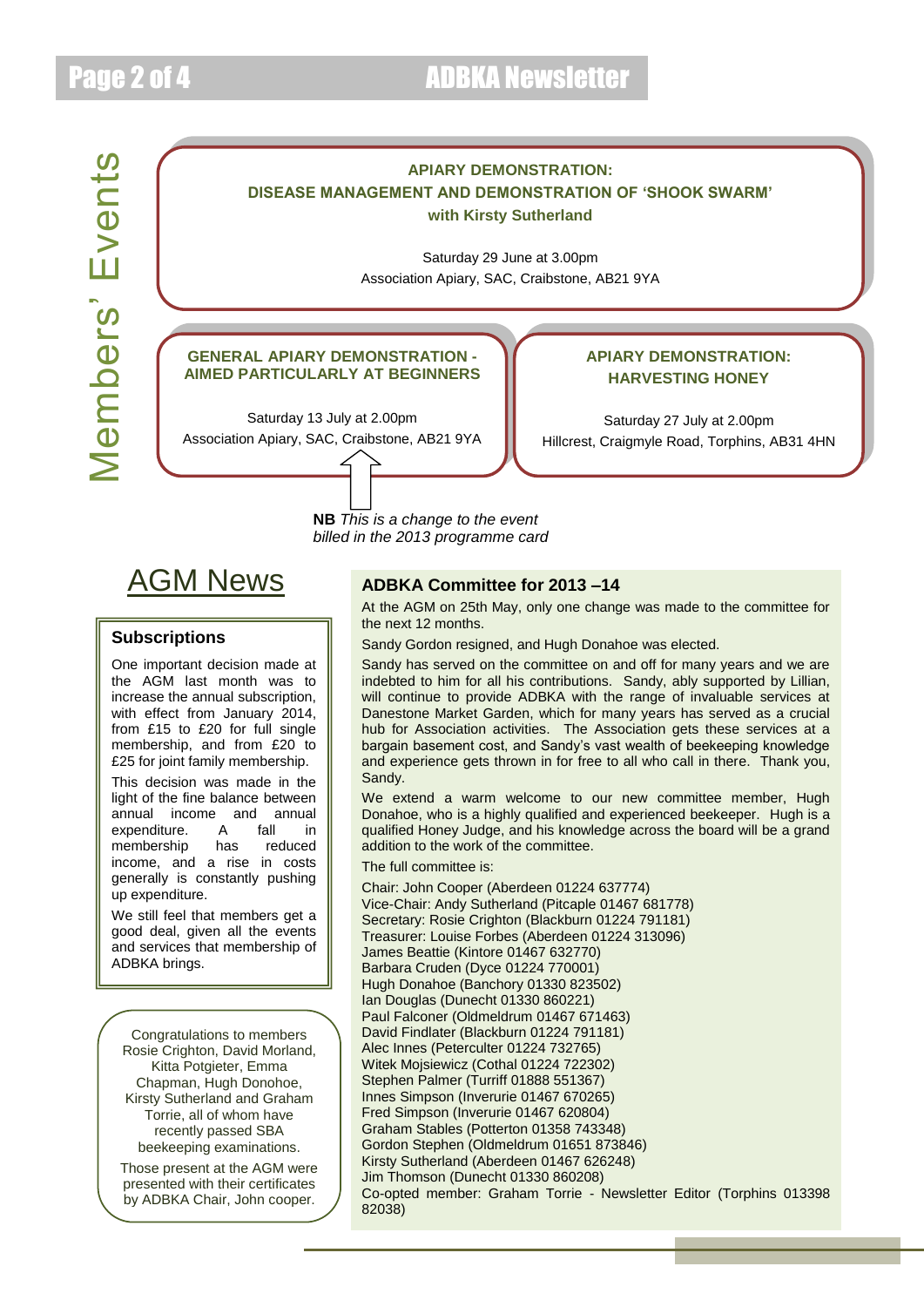### **Varroa Treatment**

A new product called "MAQS", developed in Canada, has become available this year, and the Association is considering buying a quantity at a discount price, and passing on the savings to individual members, via our Danestone hub, managed by Sandy and Lillian Gordon.

### THE PRODUCT

Like Apistan and Apivar, MAQS comes in strips, and two strips per hive is the treatment.

The active ingredient is formic acid, and the period of effective treatment is 7 days. However, the strips need not be removed after 7 days, and can be left in place until a time convenient to the beekeeper for removal. Leaving them in the hive for more than 7 days is not a problem.

#### ADVANTAGES

- Formic acid is found naturally in the hive in bee venom and in honey, and there is no risk of contamination of honey or wax. For this reason the strips can be put in place even when the hive has a super on and there is a nectar flow.
- There is no known risk of varroa becoming resistant to the treatment, which is not the case with Apistan and Apivar.
- MAQS is an authorised treatment.
- A high rate of efficiency is claimed at typical UK temperatures a minimum of 90% mite kill.
- MAQS kills not only the varroa on adult bees, but also in the cells where they breed. This is not true of Apistan or Apivar.
- Treatment can be administered at any time of year.
- No special equipment is required apart from protective gloves when handling the product. (pvc, neoprene or nitrile are suggested).
- MAQS is sold in minimum quantities of 20 strips to a bucket/package, ( 10 hive treatments), but the Association will be able to sell smaller quantities to individual members, as each strip is double wrapped inside the bucket/package. The discount price for one hive (2 strips) will be £4.69 as against £5.52 at full price.

#### ADDITIONAL POINTS OF CAUTION

- MAQS can be corrosive on metal, which could affect metal queen excluders. Plastic is not affected.
- The strips should not be put in place immediately after a hive inspection. Wait at least a couple of days after an inspection before using the strips.
- Do not disturb the hive for at least 7 days after strips are inserted, and do not move hives, or feed colonies during this 7 day period. Leave the bees in peace.
- Ventilation is important, and a full hive width door is recommended when strips are inserted, as are open mesh floors and an empty super on top of the brood box.
- When the strips are inserted it is apparently commonplace for many bees to exit the hive and congregate outside on the front of the brood box. Some mortality of bees may occur in the first couple of days after the strips are in place, and some brood damage may also occur. The manufacturers claim that neither of these losses are serious and that a colony will soon recover, and that the queen will be laying normally by day 7.
- Shelf life of the strips is 12 months, and they should be stored in an air-tight container, away from direct sunlight, in a dry place at below 25 degrees Centigrade.
- Disposal. Spent strips can be composted.

Any further information can be obtained from Thornes on 01673 858555.

Before ADBKA places a bulk order we would like some idea of likely demand from members. Please phone (01224 637774) or email [\(j.cooper@clara.net\)](mailto:j.cooper@clara.net) John Cooper if you are interested, saying how many hives you will be treating. (2 strips per hive).

If there is insufficient demand we will drop the idea.

#### FINAL POINTS

Apivar, which many members have used in recent years, is only available by mail order 'on prescription' from a vet in Dumfries, Richard Thurlow. He will only sell Apivar to individual beekeepers after he has spoken to them on the phone. This means ADBKA cannot buy from him in bulk. He can be contacted on 01387 259111. Apistan is still available at Danestone and can still be useful if rotated with other treatments.